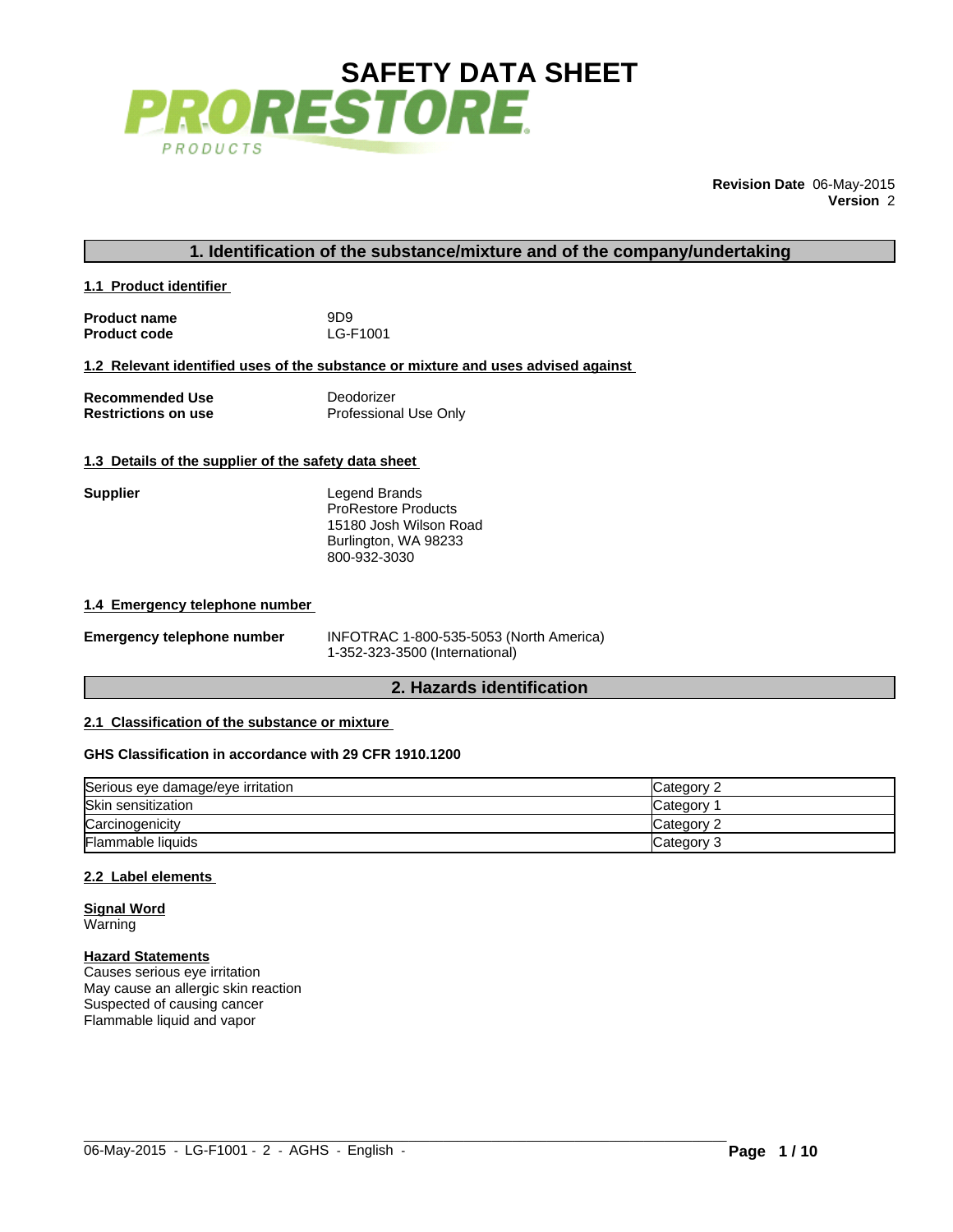

# **Precautionary Statements - Prevention**

Obtain special instructions before use Do not handle until all safety precautions have been read and understood Use personal protective equipment as required Wash face, hands and any exposed skin thoroughly after handling Avoid breathing dust/fume/gas/mist/vapors/spray Contaminated work clothing should not be allowed out of the workplace Keep away from heat/sparks/open flames/hot surfaces. - No smoking Keep container tightly closed Ground/Bond container and receiving equipment Use explosion-proof electrical/ventilating/lighting/equipment Use only non-sparking tools Take precautionary measures against static discharge

# **Precautionary Statements - Response**

If exposed or concerned: Get medical advice/attention IF IN EYES: Rinse cautiously with water for several minutes. Remove contact lenses, if present and easy to do. Continue rinsing If eye irritation persists: Get medical advice/attention If skin irritation or rash occurs: Get medical advice/attention Wash contaminated clothing before reuse IF ON SKIN (or hair): Remove/Take off immediately all contaminated clothing. Rinse skin with water/shower In case of fire: Use CO2, dry chemical, or foam for extinction

## **Precautionary Statements - Storage**

Store locked up Store in a well-ventilated place. Keep cool

## **Precautionary Statements - Disposal**

Dispose of contents/container to an approved waste disposal plant

## **2.3 Other Hazards Hazards not otherwise classified (HNOC)**

Not Applicable

#### **2.4 Other information**  Not Applicable

**Unknown Acute Toxicity** 1.10889006% of the mixture consists of ingredient(s) of unknown toxicity

# **3. Composition/Information on Ingredients**

## **Substance**  Not applicable

**Mixture** 

| <b>Chemical Name</b>          | <b>CAS-No</b>  | Weight %  |
|-------------------------------|----------------|-----------|
| <b>ISOPROPYL ALCOHOL</b>      | 67-63-0        | $10 - 20$ |
| 2,4-PENTANEDIOL, 2-METHYL-    | $107 - 41 - 5$ | - 5       |
| Benzophenone                  | 119-61-9       |           |
| acetophenone                  | 98-86-2        |           |
| 2,6-OCTADIENAL, 3,7-DIMETHYL- | 5392-40-5      |           |

\* The exact percentage (concentration) of composition has been withheld as a trade secret.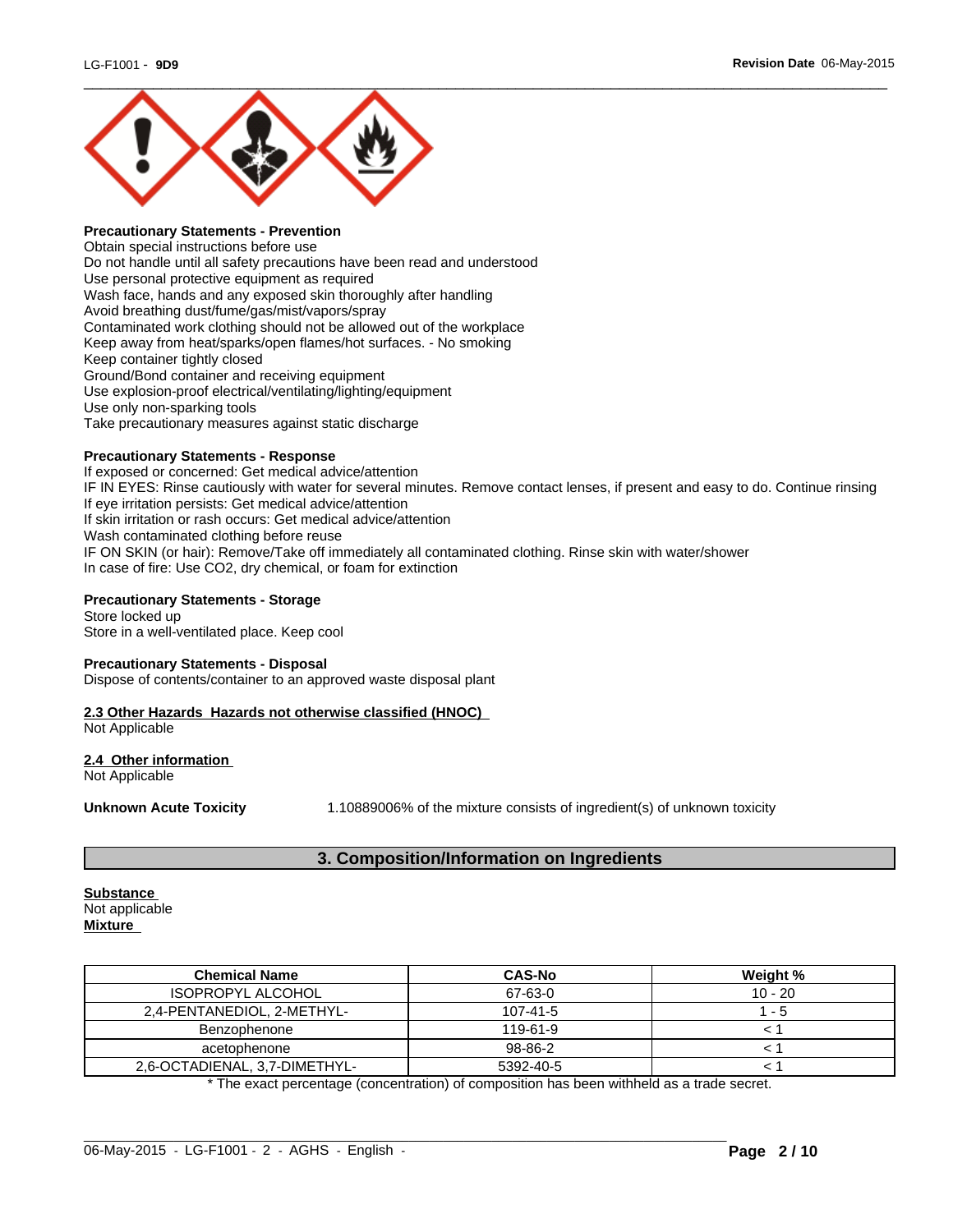#### **4. First aid measures**

 $\overline{\phantom{a}}$  ,  $\overline{\phantom{a}}$  ,  $\overline{\phantom{a}}$  ,  $\overline{\phantom{a}}$  ,  $\overline{\phantom{a}}$  ,  $\overline{\phantom{a}}$  ,  $\overline{\phantom{a}}$  ,  $\overline{\phantom{a}}$  ,  $\overline{\phantom{a}}$  ,  $\overline{\phantom{a}}$  ,  $\overline{\phantom{a}}$  ,  $\overline{\phantom{a}}$  ,  $\overline{\phantom{a}}$  ,  $\overline{\phantom{a}}$  ,  $\overline{\phantom{a}}$  ,  $\overline{\phantom{a}}$ 

#### **4.1 Description of first-aid measures**

| <b>General advice</b>                                                   | Show this material safety data sheet to the doctor in attendance. When symptoms persist or<br>in all cases of doubt seek medical advice.                                                                                               |  |  |  |
|-------------------------------------------------------------------------|----------------------------------------------------------------------------------------------------------------------------------------------------------------------------------------------------------------------------------------|--|--|--|
| Eye contact                                                             | Remove contact lenses. Rinse immediately with plenty of water, also under the eyelids, for<br>at least 15 minutes. Call a physician if irritation develops or persists.                                                                |  |  |  |
| <b>Skin contact</b>                                                     | Wash off immediately with soap and plenty of water. Remove all contaminated clothes and<br>shoes. Use a mild soap if available. Call a physician if irritation develops or persists. If skin<br>irritation persists, call a physician. |  |  |  |
| <b>Inhalation</b>                                                       | Immediate medical attention is required. Move to fresh air. If not breathing, give artificial<br>respiration.                                                                                                                          |  |  |  |
| Ingestion                                                               | Gently wipe or rinse the inside of the mouth with water. Give small amounts of water to<br>drink. Never give anything by mouth to an unconscious person. Get medical attention<br>immediately.                                         |  |  |  |
| 4.2 Most important symptoms and effects, both acute and delayed         |                                                                                                                                                                                                                                        |  |  |  |
| <b>Symptoms</b>                                                         | See Section 2.2, Label Elements and/or Section 11, Toxicological effects.                                                                                                                                                              |  |  |  |
| 4.3 Recommendations for immediate medical care and/or special treatment |                                                                                                                                                                                                                                        |  |  |  |
| Notes to physician                                                      | Treat symptomatically.                                                                                                                                                                                                                 |  |  |  |

# **5. Fire-Fighting Measures**

#### **5.1 Extinguishing media**

#### **Suitable extinguishing media**

Water spray Carbon dioxide (CO 2) Dry powder Alcohol-resistant foam

**Unsuitable Extinguishing Media** High volume water jet.

#### **5.2 Specific hazards arising from the substance or mixture**

#### **Special Hazard**

Hazardous decomposition products formed under fire conditions Flash back possible over considerable distance

**Hazardous Combustion Products** No information available.

#### **Explosion Data**

**Sensitivity to Mechanical Impact** None. **Sensitivity to Static Discharge** None.

## **5.3 Advice for firefighters**

As in any fire, wear self-contained breathing apparatus pressure-demand, MSHA/NIOSH (approved or equivalent) and full protective gear.

# **6. Accidental Release Measures**

## **6.1 Personal precautions, protective equipment and emergency procedures**

Use personal protective equipment. Remove all sources of ignition. Ensure adequate ventilation, especially in confined areas. Avoid contact with skin, eyes and clothing. Do not breathe vapors or spray mist.

 $\_$  ,  $\_$  ,  $\_$  ,  $\_$  ,  $\_$  ,  $\_$  ,  $\_$  ,  $\_$  ,  $\_$  ,  $\_$  ,  $\_$  ,  $\_$  ,  $\_$  ,  $\_$  ,  $\_$  ,  $\_$  ,  $\_$  ,  $\_$  ,  $\_$  ,  $\_$  ,  $\_$  ,  $\_$  ,  $\_$  ,  $\_$  ,  $\_$  ,  $\_$  ,  $\_$  ,  $\_$  ,  $\_$  ,  $\_$  ,  $\_$  ,  $\_$  ,  $\_$  ,  $\_$  ,  $\_$  ,  $\_$  ,  $\_$  ,

## **6.2 Environmental precautions**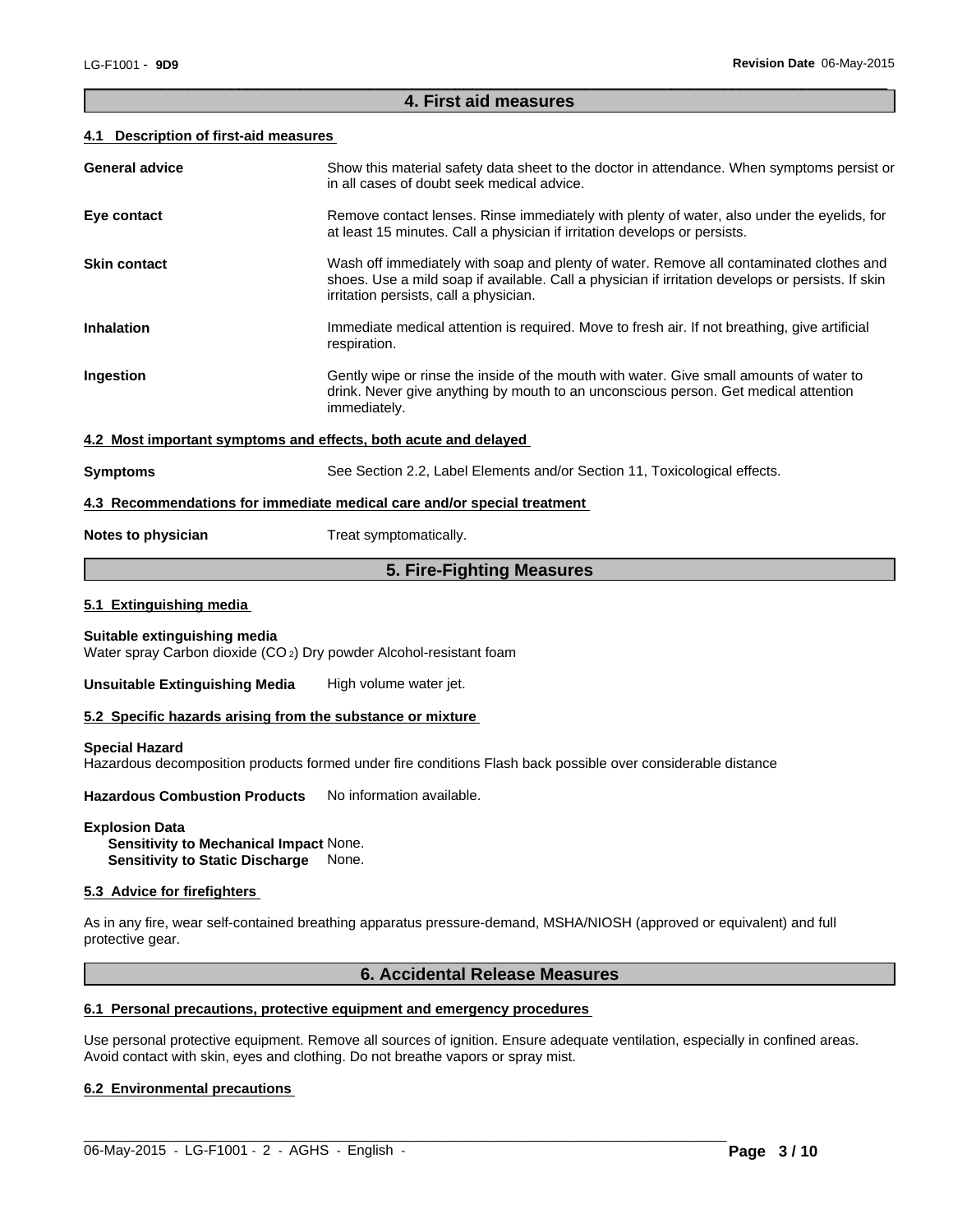Prevent further leakage or spillage if safe to do so. Prevent product from entering drains. Do not allow material to contaminate ground water system. See Section 12 for additional Ecological information.

 $\overline{\phantom{a}}$  ,  $\overline{\phantom{a}}$  ,  $\overline{\phantom{a}}$  ,  $\overline{\phantom{a}}$  ,  $\overline{\phantom{a}}$  ,  $\overline{\phantom{a}}$  ,  $\overline{\phantom{a}}$  ,  $\overline{\phantom{a}}$  ,  $\overline{\phantom{a}}$  ,  $\overline{\phantom{a}}$  ,  $\overline{\phantom{a}}$  ,  $\overline{\phantom{a}}$  ,  $\overline{\phantom{a}}$  ,  $\overline{\phantom{a}}$  ,  $\overline{\phantom{a}}$  ,  $\overline{\phantom{a}}$ 

# **6.3 Methods and materials for containment and cleaning up**

| 7. Handling and storage        |                                                       |  |  |
|--------------------------------|-------------------------------------------------------|--|--|
| Methods for cleaning up        | Pick up and transfer to properly labeled containers.  |  |  |
| <b>Methods for Containment</b> | Prevent further leakage or spillage if safe to do so. |  |  |

## **7.1 Precautions for safe handling**

| Advice on safe handling   | Wear personal protective equipment. Avoid contact with skin, eyes and clothing. Do not<br>breathe vapors or spray mist. Vapors may form explosive mixtures with air. Prevent the<br>creation of flammable or explosive concentrations of vapor in air and avoid vapor<br>concentration higher than the occupational exposure limits. Mixture may charge<br>electrostatically: always use earthing leads when transferring from one container to another.<br>Keep away from sources of ignition - No smoking.                                           |
|---------------------------|--------------------------------------------------------------------------------------------------------------------------------------------------------------------------------------------------------------------------------------------------------------------------------------------------------------------------------------------------------------------------------------------------------------------------------------------------------------------------------------------------------------------------------------------------------|
| <b>Hygiene measures</b>   | When using, do not eat, drink or smoke. Wash hands before breaks and at the end of<br>workday. Remove and wash contaminated clothing before re-use.                                                                                                                                                                                                                                                                                                                                                                                                    |
|                           | 7.2 Conditions for safe storage, including any incompatibilities                                                                                                                                                                                                                                                                                                                                                                                                                                                                                       |
| <b>Storage Conditions</b> | Use only in area provided with appropriate exhaust ventilation. Keep locked up or in an area<br>accessible only to qualified or authorized persons. Use only explosion-proof equipment. To<br>avoid ignition of vapors by static electricity discharge, all metal parts of the equipment must<br>be grounded. Electrical equipment should be protected to the appropriate standard. Store<br>between 41 and 77 °F (5 - 25° C) in a dry, well ventilated place away from sources of heat,<br>ignition and direct sunlight. Store in original container. |
| <b>Materials to Avoid</b> | Strong oxidizing agents.                                                                                                                                                                                                                                                                                                                                                                                                                                                                                                                               |

# **8. Exposure controls/personal protection**

## **8.1 Occupational Exposure Limits (OEL)**

| <b>Chemical Name</b>                          | <b>ACGIH TLV</b>                                    | <b>OSHA PEL</b>                            | <b>British Columbia</b>       | <b>Alberta</b>                                             | Quebec                                                                             | <b>Ontario TWAEV</b>          |
|-----------------------------------------------|-----------------------------------------------------|--------------------------------------------|-------------------------------|------------------------------------------------------------|------------------------------------------------------------------------------------|-------------------------------|
| <b>ISOPROPYL</b><br>ALCOHOL<br>67-63-0        | STEL: 400 ppm<br>TWA: 200 ppm                       | TWA: 400 ppm<br>TWA: 980 mg/m <sup>3</sup> | TWA: 200 ppm<br>STEL: 400 ppm | TWA: 200 ppm<br>TWA: $492 \text{ mg/m}^3$<br>STEL: 400 ppm | TWA: 400 ppm<br>TWA: $985 \text{ mg/m}^3$<br>STEL: 500 ppm                         | TWA: 200 ppm<br>STEL: 400 ppm |
|                                               |                                                     |                                            |                               | STEL: 984 mg/m $3$                                         | STEL: 1230 mg/m <sup>3</sup>                                                       |                               |
| 2,4-PENTANEDIOL,<br>2-METHYL-<br>107-41-5     | Ceiling: 25 ppm                                     | $\overline{\phantom{0}}$                   | Ceiling: 25 ppm               | Ceiling: 25 ppm                                            | Ceiling: 25 ppm<br>Ceiling: 121 mg/m <sup>3</sup>   Ceiling: 121 mg/m <sup>3</sup> | $CEV: 25$ ppm                 |
| acetophenone<br>98-86-2                       | TWA: 10 ppm                                         | $\overline{\phantom{0}}$                   | TWA: 10 ppm                   | TWA: 10 ppm<br>TWA: 49 mg/m $3$                            | TWA: 10 ppm<br>TWA: $49 \text{ mg/m}^3$                                            | TWA: 10 ppm                   |
| 2,6-OCTADIENAL,<br>3.7-DIMETHYL-<br>5392-40-5 | TWA: 5 ppm<br>inhalable fraction<br>and vapor<br>S* |                                            |                               |                                                            |                                                                                    | TWA: 5 ppm<br><b>Skin</b>     |

## **8.2 Appropriate engineering controls**

**Engineering Measures** Ensure adequate ventilation, especially in confined areas.

 $\_$  , and the set of the set of the set of the set of the set of the set of the set of the set of the set of the set of the set of the set of the set of the set of the set of the set of the set of the set of the set of th

# **8.3 Individual protection measures, such as personal protective equipment**

| <b>Eve/Face Protection</b>    | Safety glasses with side-shields.               |
|-------------------------------|-------------------------------------------------|
| Skin and body protection      | Long sleeved clothing. Rubber or plastic apron. |
| <b>Respiratory protection</b> | Respirator with a vapor filter (EN 141).        |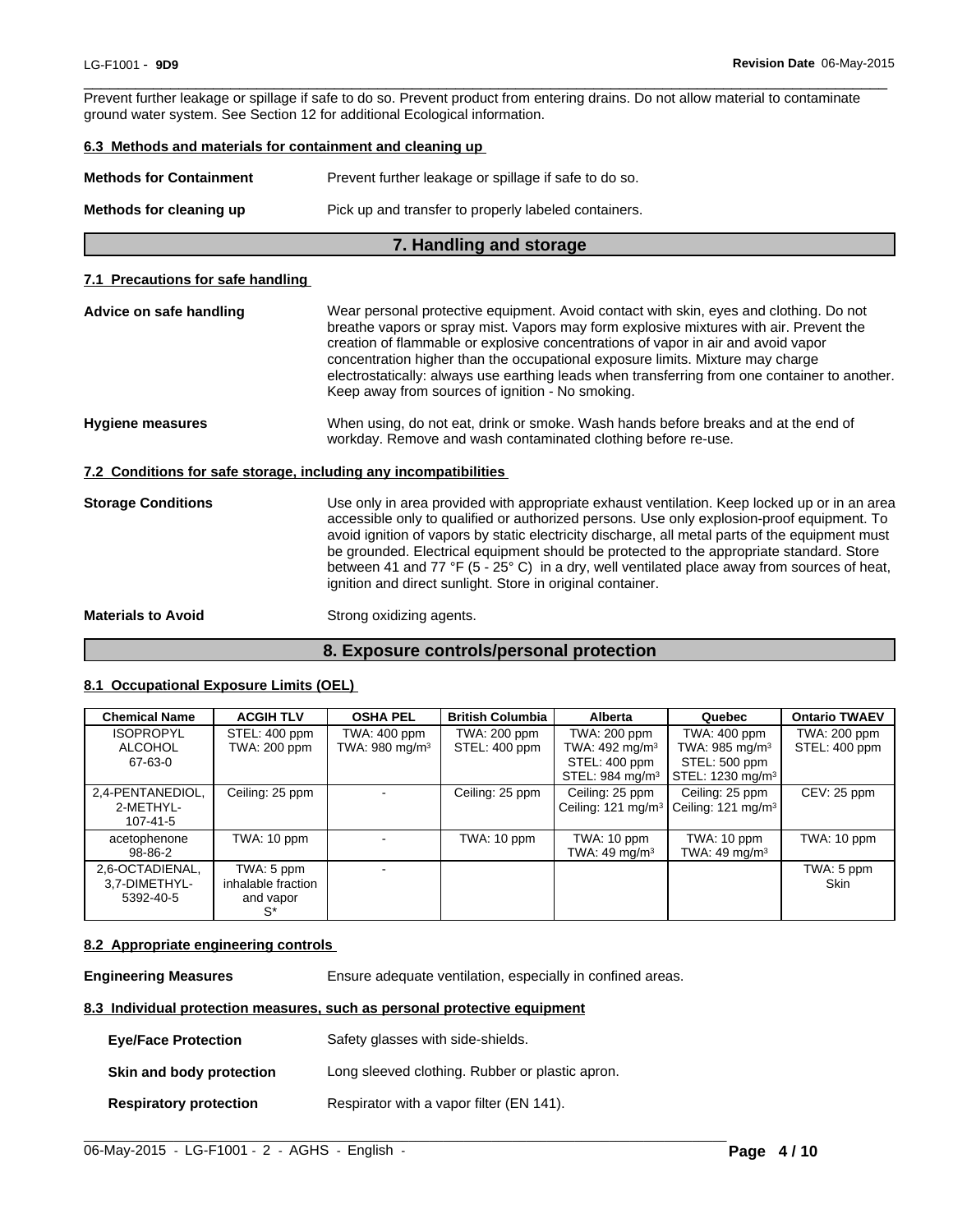## **Hygiene measures** See section 7 for more information

# **9. Physical and chemical properties**

 $\overline{\phantom{a}}$  ,  $\overline{\phantom{a}}$  ,  $\overline{\phantom{a}}$  ,  $\overline{\phantom{a}}$  ,  $\overline{\phantom{a}}$  ,  $\overline{\phantom{a}}$  ,  $\overline{\phantom{a}}$  ,  $\overline{\phantom{a}}$  ,  $\overline{\phantom{a}}$  ,  $\overline{\phantom{a}}$  ,  $\overline{\phantom{a}}$  ,  $\overline{\phantom{a}}$  ,  $\overline{\phantom{a}}$  ,  $\overline{\phantom{a}}$  ,  $\overline{\phantom{a}}$  ,  $\overline{\phantom{a}}$ 

| 9.1 Information on basic physical and chemical properties |                          |                          |
|-----------------------------------------------------------|--------------------------|--------------------------|
| <b>Physical state</b>                                     | Liquid                   |                          |
| Appearance                                                | No information available |                          |
| <b>Color</b>                                              | Amber                    |                          |
| Odor                                                      | Wintergreen oil          |                          |
| <b>Odor Threshold</b>                                     | No information available |                          |
| <b>Property</b>                                           | <b>Values</b>            | Remarks • Methods        |
| рH                                                        | 7.7                      |                          |
| <b>Melting/freezing point</b>                             |                          | No information available |
| <b>Boiling point/boiling range</b>                        | 108 °C / 226 °F          |                          |
| <b>Flash Point</b>                                        | 27 °C / 81 °F            |                          |
| <b>Evaporation rate</b>                                   |                          | No information available |
| <b>Flammability (solid, gas)</b>                          |                          | No information available |
| <b>Flammability Limits in Air</b>                         |                          |                          |
| upper flammability limit                                  |                          | No information available |
| lower flammability limit                                  |                          | No information available |
| Vapor pressure                                            | 4.3                      |                          |
| Vapor density                                             |                          | No information available |
| <b>Specific Gravity</b>                                   | .94                      |                          |
| <b>Water solubility</b>                                   | Soluble in water         |                          |
| Solubility in other solvents                              |                          | No information available |
| <b>Partition coefficient</b>                              |                          | No information available |
| <b>Autoignition temperature</b>                           |                          | No information available |
| <b>Decomposition temperature</b>                          |                          | No information available |
| <b>Viscosity, kinematic</b>                               | 33                       |                          |
| <b>Viscosity, dynamic</b>                                 |                          | No information available |
| <b>Explosive properties</b>                               |                          | No information available |
| <b>Oxidizing Properties</b>                               |                          | No information available |

**9.2 Other information Volatile organic compounds (VOC)** 210 g/L **content**

# **10. Stability and Reactivity**

# **10.1 Reactivity**

No data available

# **10.2 Chemical stability**

Stable under recommended storage conditions.

# **10.3 Possibility of hazardous reactions**

None under normal processing.

# **10.4 Conditions to Avoid**

Direct sources of heat.

# **10.5 Incompatible Materials**

Strong oxidizing agents.

# **10.6 Hazardous Decomposition Products**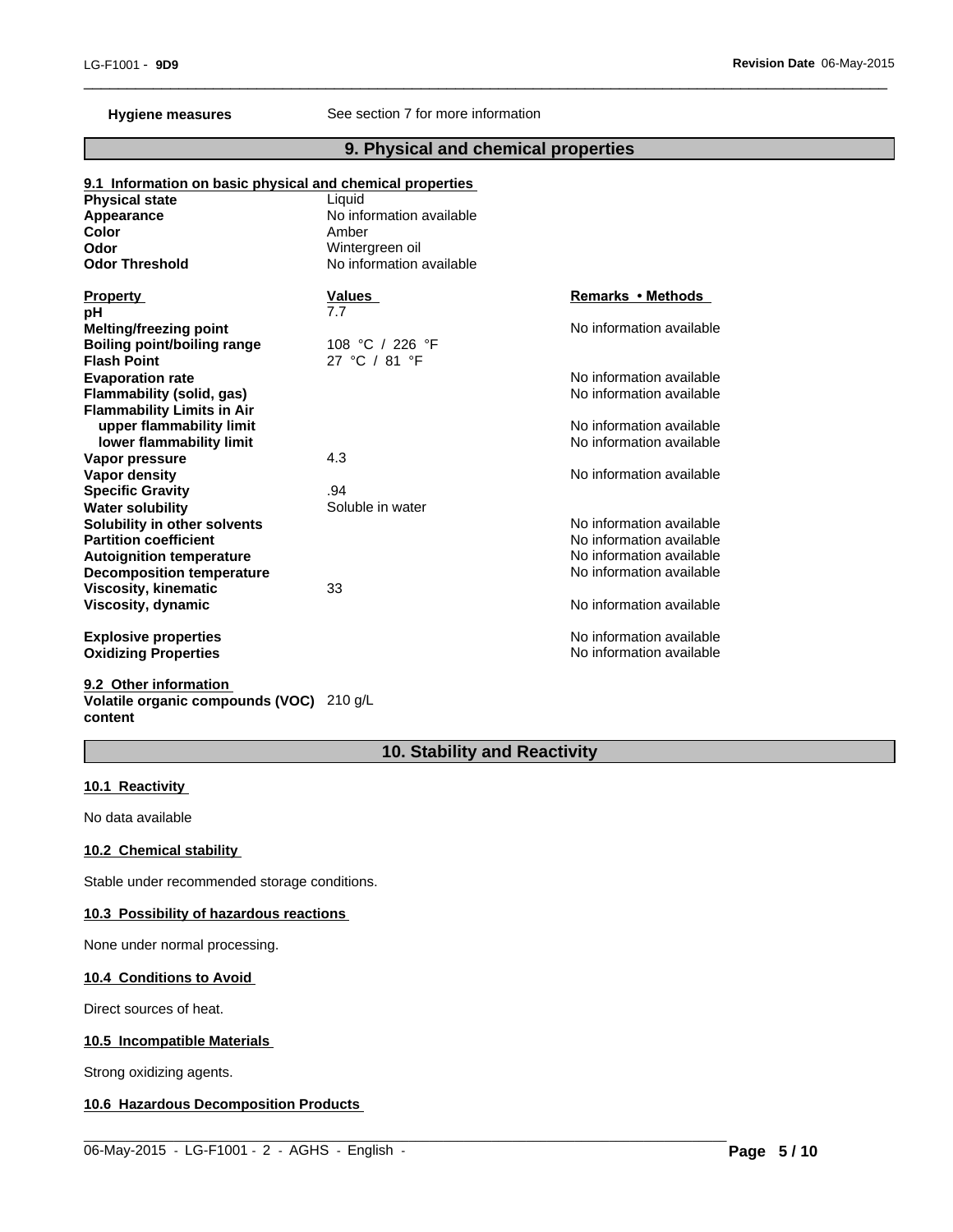Carbon dioxide (CO2), carbon monoxide (CO), oxides of nitrogen (NOx), dense black smoke.

# **11. Toxicological information**

 $\overline{\phantom{a}}$  ,  $\overline{\phantom{a}}$  ,  $\overline{\phantom{a}}$  ,  $\overline{\phantom{a}}$  ,  $\overline{\phantom{a}}$  ,  $\overline{\phantom{a}}$  ,  $\overline{\phantom{a}}$  ,  $\overline{\phantom{a}}$  ,  $\overline{\phantom{a}}$  ,  $\overline{\phantom{a}}$  ,  $\overline{\phantom{a}}$  ,  $\overline{\phantom{a}}$  ,  $\overline{\phantom{a}}$  ,  $\overline{\phantom{a}}$  ,  $\overline{\phantom{a}}$  ,  $\overline{\phantom{a}}$ 

#### **11.1 Acute toxicity**

**Numerical measures of toxicity: Product Information**

#### **The following values are calculated based on chapter 3.1 of the GHS document**

| Unknown Acute Toxicity | 1.10889006% of the mixture consists of ingredient(s) of unknown toxicity |
|------------------------|--------------------------------------------------------------------------|
| Oral LD50              | 3,502.00 mg/kg                                                           |
| <b>Dermal LD50</b>     | 18,142.00 mg/kg                                                          |

#### **Numerical measures of toxicity: Component Information**

| <b>Chemical Name</b>                       | LD50 Oral         | LD50 Dermal             | <b>LC50 Inhalation</b>                |
|--------------------------------------------|-------------------|-------------------------|---------------------------------------|
| <b>ISOPROPYL ALCOHOL</b><br>67-63-0        | 1870 mg/kg (Rat)  | $= 4059$ mg/kg (Rabbit) | $= 72600$ mg/m <sup>3</sup> (Rat) 4 h |
| 2,4-PENTANEDIOL, 2-METHYL-<br>107-41-5     | 3692 mg/kg (Rat)  |                         | $>$ 310 mg/m <sup>3</sup> (Rat) 1 h   |
| Benzophenone<br>119-61-9                   | 10 g/kg $(Rat)$   | $=$ 3535 mg/kg (Rabbit) |                                       |
| acetophenone<br>98-86-2                    | 900 mg/kg $(Rat)$ | $= 1760$ mg/kg (Rabbit) |                                       |
| 2.6-OCTADIENAL, 3.7-DIMETHYL-<br>5392-40-5 | 4950 mg/kg (Rat)  | $= 2250$ mg/kg (Rabbit) |                                       |

#### **11.2 Information on toxicological effects**

# **Skin corrosion/irritation**

Product Information • No information available Component Information

• No information available

# **Eye damage/irritation**

Product Information • No information available Component Information • No information available

#### **Respiratory or skin sensitization**

Product Information • No information available Component Information • No information available

## **Germ Cell Mutagenicity**

Product Information • No information available Component Information • No information available

#### **Carcinogenicity**

• The table below indicates whether each agency has listed any ingredient as a carcinogen

| Chemical Name                                        | <b>ACGIH</b> | <b>IARC</b> | <b>NTP</b><br>. | <b>OSHA</b> |
|------------------------------------------------------|--------------|-------------|-----------------|-------------|
| 0 <sup>1</sup><br><b>ISOPRO</b><br>АL<br>-UUNUL<br>◡ |              | Group       |                 |             |

 $\_$  ,  $\_$  ,  $\_$  ,  $\_$  ,  $\_$  ,  $\_$  ,  $\_$  ,  $\_$  ,  $\_$  ,  $\_$  ,  $\_$  ,  $\_$  ,  $\_$  ,  $\_$  ,  $\_$  ,  $\_$  ,  $\_$  ,  $\_$  ,  $\_$  ,  $\_$  ,  $\_$  ,  $\_$  ,  $\_$  ,  $\_$  ,  $\_$  ,  $\_$  ,  $\_$  ,  $\_$  ,  $\_$  ,  $\_$  ,  $\_$  ,  $\_$  ,  $\_$  ,  $\_$  ,  $\_$  ,  $\_$  ,  $\_$  ,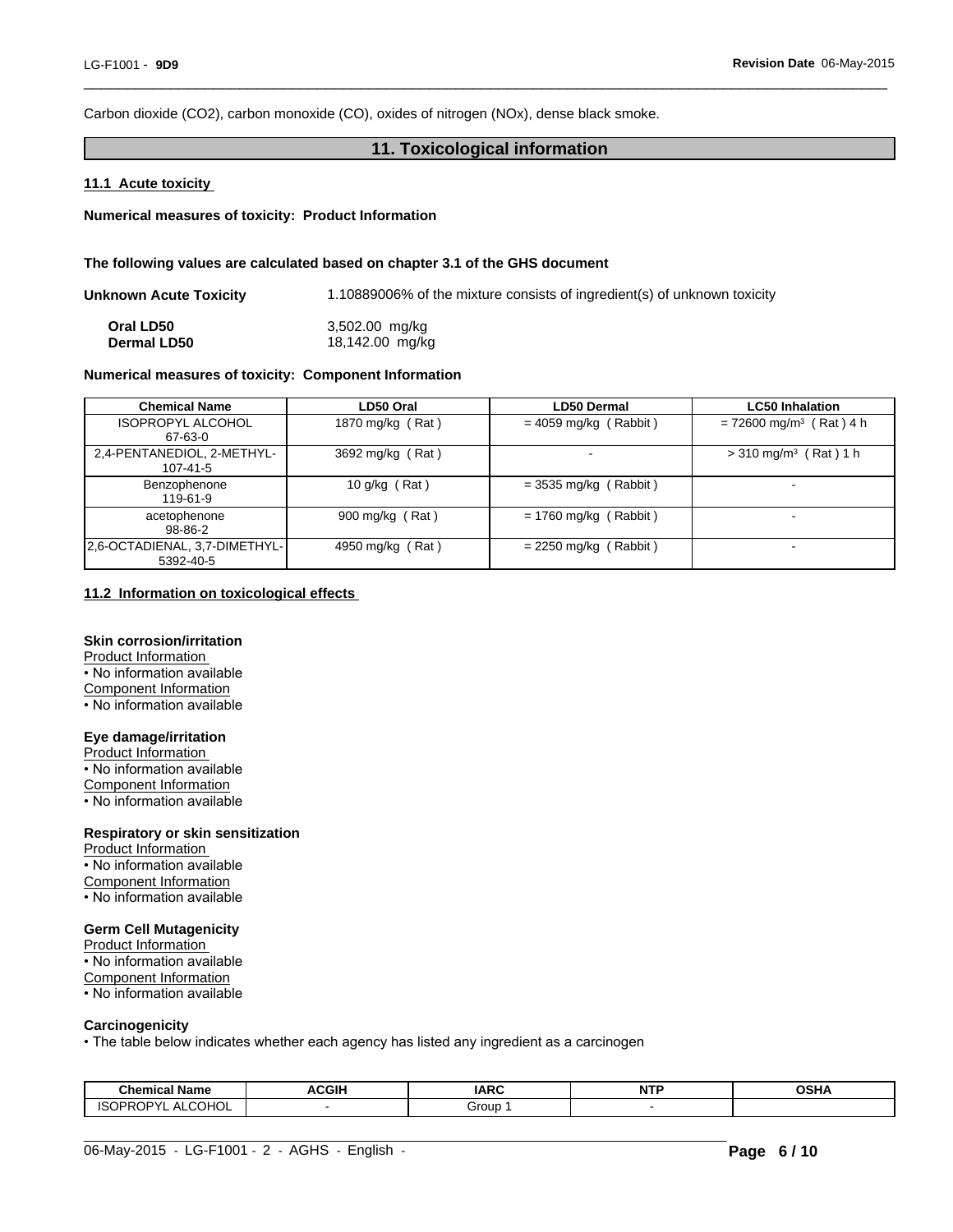| 67-63-0                  | Group 3  |  |
|--------------------------|----------|--|
| Benzophenone<br>119-61-9 | Group 2B |  |
|                          |          |  |

#### **Reproductive toxicity**

Product Information • No information available

Component Information

• No information available

# **STOT - single exposure**

No information available

## **STOT - repeated exposure**

No information available

## **Other adverse effects**

- Target Organs
- •Eyes
- Respiratory system
- •Skin

• Central nervous system

Product Information

• No information available

Component Information

• No information available

## **Aspiration hazard**

Product Information

• No information available

Component Information

• No information available

# **12. Ecological information**

# **12.1 Toxicity**

**Ecotoxicity No information available** 

41.8293 % of the mixture consists of components(s) of unknown hazards to the aquatic environment

#### **Ecotoxicity effects**

| <b>Chemical Name</b>       | Toxicity to algae                | <b>Toxicity to fish</b>           | Toxicity to daphnia and other   |
|----------------------------|----------------------------------|-----------------------------------|---------------------------------|
|                            |                                  |                                   | aquatic invertebrates           |
| <b>ISOPROPYL ALCOHOL</b>   | EC50: 96 h Desmodesmus           | LC50: 96 h Pimephales promelas    | EC50: 48 h Daphnia magna 13299  |
| 67-63-0                    | subspicatus 1000 mg/L EC50: 72 h | 9640 mg/L flow-through LC50: 96 h | mg/L                            |
|                            | Desmodesmus subspicatus 1000     | Pimephales promelas 11130 mg/L    |                                 |
|                            | mg/L                             | static LC50: 96 h Lepomis         |                                 |
|                            |                                  | macrochirus 1400000 µg/L          |                                 |
| 2,4-PENTANEDIOL, 2-METHYL- |                                  | LC50: 96 h Pimephales promelas    | EC50: 48 h Daphnia magna 2700 - |
| 107-41-5                   |                                  | 10500 - 11000 mg/L flow-through   | 3700 mg/L                       |
|                            |                                  | LC50: 96 h Lepomis macrochirus    |                                 |
|                            |                                  | 10000 mg/L static LC50: 96 h      |                                 |
|                            |                                  | Pimephales promelas 8690 mg/L     |                                 |
|                            |                                  | flow-through LC50: 96 h           |                                 |
|                            |                                  | Pimephales promelas 10700 mg/L    |                                 |
|                            |                                  | static                            |                                 |
| Benzophenone               |                                  | LC50: 96 h Pimephales promelas    |                                 |
| 119-61-9                   |                                  | 13.2 - 15.3 mg/L flow-through     |                                 |
| acetophenone               |                                  | LC50: 96 h Pimephales promelas    |                                 |
| 98-86-2                    |                                  | 162 mg/L flow-through LC50: 96 h  |                                 |
|                            |                                  | Pimephales promelas 155 mg/L      |                                 |
|                            |                                  | static                            |                                 |

 $\_$  ,  $\_$  ,  $\_$  ,  $\_$  ,  $\_$  ,  $\_$  ,  $\_$  ,  $\_$  ,  $\_$  ,  $\_$  ,  $\_$  ,  $\_$  ,  $\_$  ,  $\_$  ,  $\_$  ,  $\_$  ,  $\_$  ,  $\_$  ,  $\_$  ,  $\_$  ,  $\_$  ,  $\_$  ,  $\_$  ,  $\_$  ,  $\_$  ,  $\_$  ,  $\_$  ,  $\_$  ,  $\_$  ,  $\_$  ,  $\_$  ,  $\_$  ,  $\_$  ,  $\_$  ,  $\_$  ,  $\_$  ,  $\_$  ,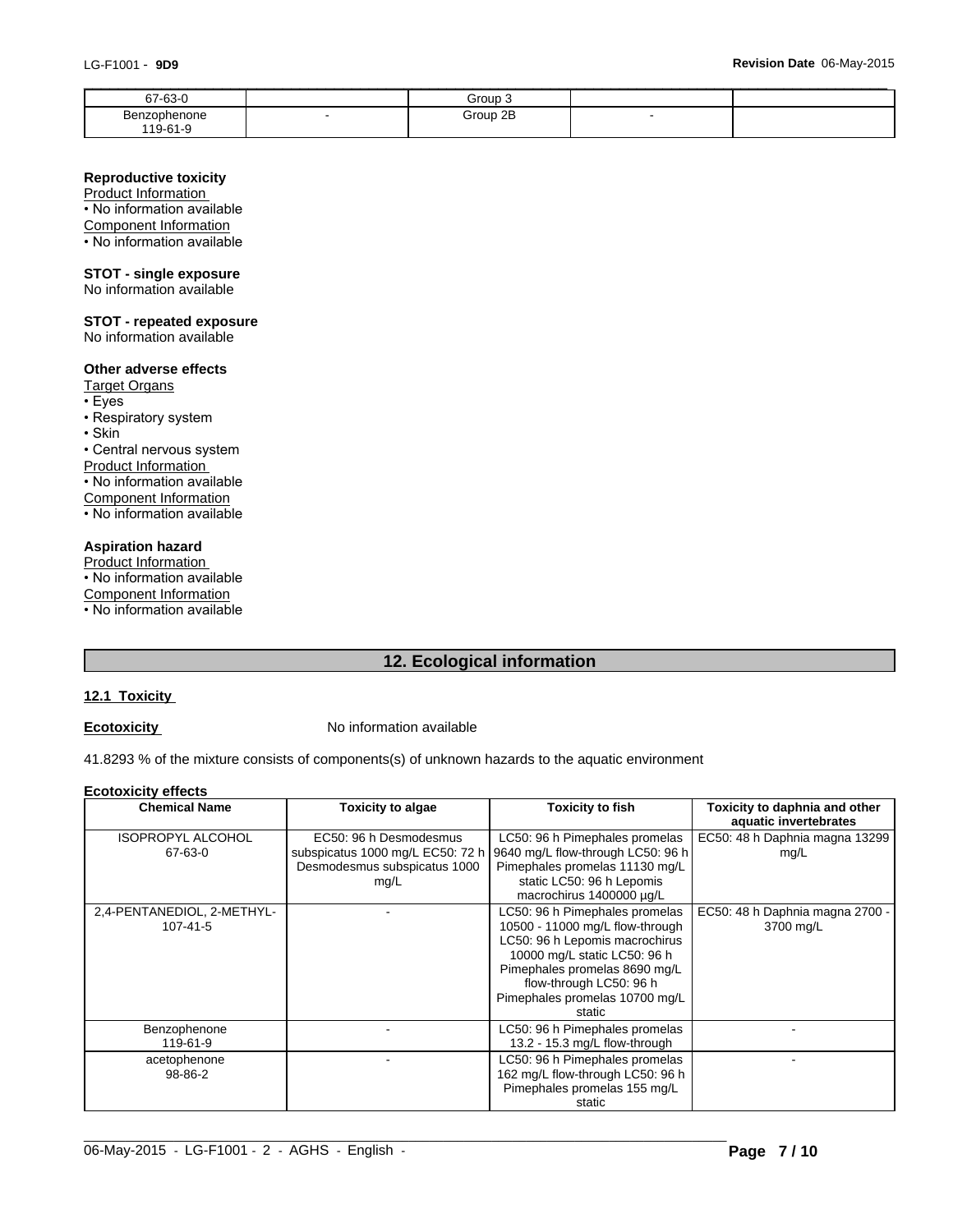| 2.6-OCTADIENAL, 3.7-DIMETHYL- | EC50: 72 h Desmodesmus           | EC50: 48 h Daphnia magna<br>7 mg/L |  |
|-------------------------------|----------------------------------|------------------------------------|--|
| 5392-40-5                     | subspicatus 16 mg/L EC50: 96 h   |                                    |  |
|                               | IDesmodesmus subspicatus 19 mg/L |                                    |  |

#### **12.2 Persistence and degradability**

No information available.

## **12.3 Bioaccumulative potential**

Discharge into the environment must be avoided

| <b>Chemical Name</b>                         | log Pow |
|----------------------------------------------|---------|
| <b>ISOPROPYL ALCOHOL</b><br>67-63-0          | 0.05    |
| 2,4-PENTANEDIOL, 2-METHYL-<br>$107 - 41 - 5$ | 0.14    |
| Benzophenone<br>119-61-9                     | 3.58    |
| acetophenone<br>98-86-2                      | 1.73    |
| 2,6-OCTADIENAL, 3,7-DIMETHYL-<br>5392-40-5   | 2.76    |

#### **12.4 Mobility in soil**

No information available.

## **12.5 Other adverse effects**

No information available

# **13. Disposal Considerations**

#### **13.1 Waste Disposal Guidance**

This material, as supplied, is not a hazardous waste according to Federal regulations (40 CFR 261). This material could become a hazardous waste if it is mixed with or otherwise comes in contact with a hazardous waste, if chemical additions are made to this material, or if the material is processed or otherwise altered. Consult 40 CFR 261 to determine whether the altered material is a hazardous waste. Consult the appropriate state, regional, or local regulations for additional requirements.

## **14. Transport Information**

| DOT<br>UN/ID No<br>Proper shipping name<br><b>Hazard class</b><br><b>Packing Group</b> | Limited quantity<br>1993<br>Flammable Liquid, N.O.S. (Isopropanol)<br>3<br>Ш                           |
|----------------------------------------------------------------------------------------|--------------------------------------------------------------------------------------------------------|
| <b>MEX</b>                                                                             |                                                                                                        |
| <b>IMDG</b>                                                                            |                                                                                                        |
| Proper shipping name                                                                   | Flammable Liquid, N.O.S. (Isopropanol)                                                                 |
| <b>Hazard class</b>                                                                    | 3                                                                                                      |
| <b>UN Number</b>                                                                       | 1993                                                                                                   |
| <b>Packing Group</b>                                                                   | Ш                                                                                                      |
| <b>Marine pollutant</b>                                                                | This product contains a chemical which is listed as a marine pollutant according to<br><b>IMDG/IMO</b> |

# **IATA**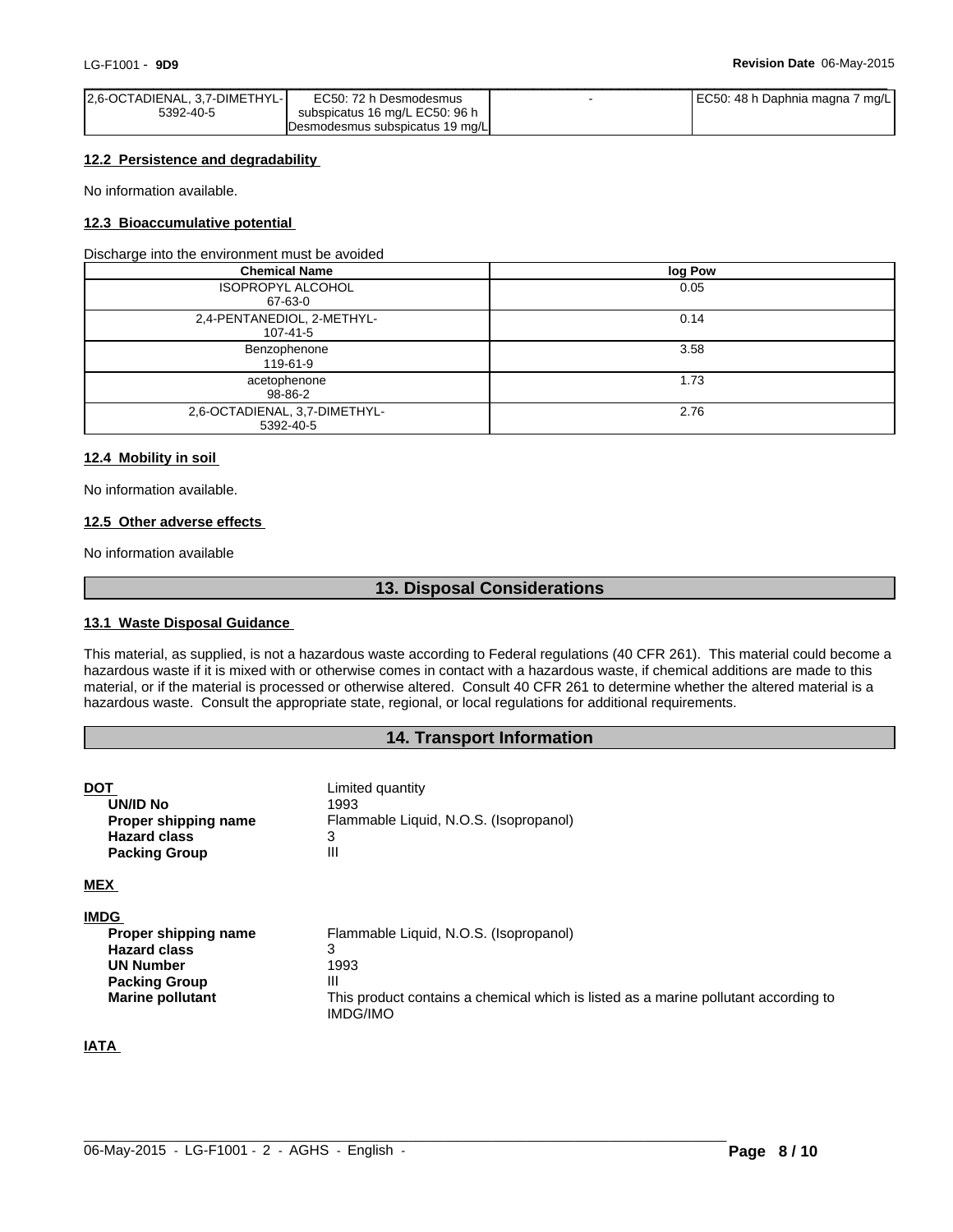# **15. Regulatory information**

 $\overline{\phantom{a}}$  ,  $\overline{\phantom{a}}$  ,  $\overline{\phantom{a}}$  ,  $\overline{\phantom{a}}$  ,  $\overline{\phantom{a}}$  ,  $\overline{\phantom{a}}$  ,  $\overline{\phantom{a}}$  ,  $\overline{\phantom{a}}$  ,  $\overline{\phantom{a}}$  ,  $\overline{\phantom{a}}$  ,  $\overline{\phantom{a}}$  ,  $\overline{\phantom{a}}$  ,  $\overline{\phantom{a}}$  ,  $\overline{\phantom{a}}$  ,  $\overline{\phantom{a}}$  ,  $\overline{\phantom{a}}$ 

## **15.1 International Inventories**

| <b>TSCA</b><br><b>DSL</b><br><b>EINECS/ELINCS</b> | Complies<br>Complies |
|---------------------------------------------------|----------------------|
| <b>ENCS</b>                                       |                      |
| <b>IECSC</b>                                      | Complies             |
| <b>KECL</b>                                       | Complies             |
| <b>PICCS</b>                                      | Complies             |
| <b>AICS</b>                                       | Complies             |
| <b>NZIOC</b>                                      | -                    |

**TSCA** - United States Toxic Substances Control Act Section 8(b) Inventory

**DSL** - Canadian Domestic Substances List

**EINECS/ELINCS** - European Inventory of Existing Commercial Chemical Substances/EU List of Notified Chemical Substances

**PICCS** - Philippines Inventory of Chemicals and Chemical Substances

**ENCS** - Japan Existing and New Chemical Substances

**IECSC** - China Inventory of Existing Chemical Substances

**KECL** - Korean Existing and Evaluated Chemical Substances

**PICCS** - Philippines Inventory of Chemicals and Chemical Substances

**AICS** - Australian Inventory of Chemical Substances

**NZIoC** - New Zealand Inventory of Chemicals

## **15.2 U.S. Federal Regulations**

## **SARA 313**

Section 313 of Title III of the Superfund Amendments and Reauthorization Act of 1986 (SARA). This product contains a chemical or chemicals which are subject to the reporting requirements of the Act and Title 40 of the Code of Federal Regulations, Part 372:

| <b>Chemical Name</b>                                 | <b>SARA 313 -</b><br>Threshold Values % |
|------------------------------------------------------|-----------------------------------------|
| ALCOHOL<br><b>ISOPROF</b><br>ำ∩DVI<br>$\mathbf{A}^r$ | $\cdot$ .0                              |
| 67-63-0<br>$\sim$                                    |                                         |

## **15.3 Pesticide Information**

Not applicable

## **15.4 U.S. State Regulations**

#### **California Proposition 65**

This product contains the following Proposition 65 chemicals:

| <b>Chemical Name</b>         | California Prop. 65 |
|------------------------------|---------------------|
| 119-61-9<br>Benzophenone - 1 | Carcinoɑen          |
| .4-DIOXANE - 123-91-1        | Carcinogen          |

| <b>16. Other information</b> |                        |                       |                          |                                           |
|------------------------------|------------------------|-----------------------|--------------------------|-------------------------------------------|
| <b>NFPA</b>                  | <b>Health Hazard 1</b> | <b>Flammability 3</b> | <b>Instability 0</b>     | <b>Physical and chemical</b><br>hazards - |
| <b>HMIS</b>                  | <b>Health Hazard 1</b> | <b>Flammability 3</b> | <b>Physical Hazard 0</b> | Personal protection C                     |

 $\_$  ,  $\_$  ,  $\_$  ,  $\_$  ,  $\_$  ,  $\_$  ,  $\_$  ,  $\_$  ,  $\_$  ,  $\_$  ,  $\_$  ,  $\_$  ,  $\_$  ,  $\_$  ,  $\_$  ,  $\_$  ,  $\_$  ,  $\_$  ,  $\_$  ,  $\_$  ,  $\_$  ,  $\_$  ,  $\_$  ,  $\_$  ,  $\_$  ,  $\_$  ,  $\_$  ,  $\_$  ,  $\_$  ,  $\_$  ,  $\_$  ,  $\_$  ,  $\_$  ,  $\_$  ,  $\_$  ,  $\_$  ,  $\_$  ,

#### **Legend:**

*ACGIH (American Conference of Governmental Industrial Hygienists) Ceiling* (C) *DOT (Department of Transportation) EPA (Environmental Protection Agency) IARC (International Agency for Research on Cancer) International Air Transport Association (IATA) International Maritime Dangerous Goods (IMDG) NIOSH (National Institute for Occupational Safety and Health) NTP (National Toxicology Program)*